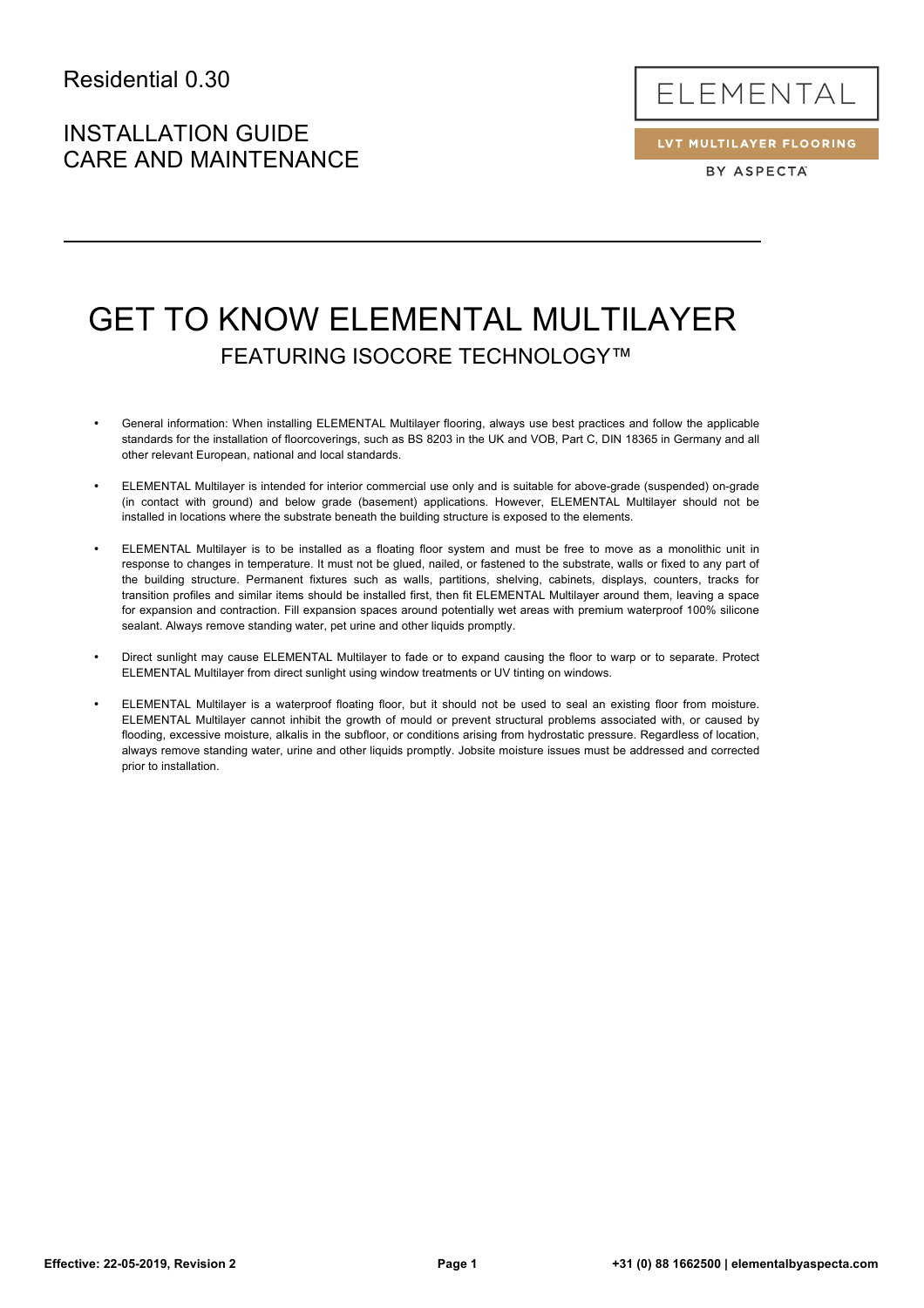# INSTALLATION GUIDE CARE AND MAINTENANCE



LVT MULTILAYER FLOORING

BY ASPECTA

## **PRE-INSTALLATION ESSENTIALS**

*Your job will be smooth, fast and easy when you follow the essentials every time you install ELEMENTAL Multilayer.*

### **EVALUATE THE JOB SITE**

### **EXTERIOR**

*Damage caused by water and high humidity should be addressed prior to installing ELEMENTAL Multilayer.*

- Examine the driveway, parking area's and landscaping surrounding the building. Be sure that they slope and direct water away from the foundation.
- Inspect gutters, down spouts and drains for blockage. Remove clogs caused by leaves, dirt and debris, allowing runoff to flow freely away from the foundation.
- Check crawl spaces for cross-ventilation air vents. Crawl spaces should be insulated according to the latest building code requirements.

### **INTERIOR**

*Jobsite moisture issues must be addressed and corrected prior to installation.*

- Examine the installation site for leaky plumbing, including leaks from sprinkler heads, toilets, water heaters, water fountains, radiators or any other water-bearing fixtures or pipes.
- Inspect substrates for levelness. They must be sturdy, sound, and flat within 3mm in a 1,8 meter radius, or 5mm within a 3 meter radius. The substrate should not slope more than 25mm per 1,8 meters in any direction.
- ASPECTA™ requires testing of concrete substrates for moisture and pH before installing ELEMENTAL Multilayer. Test results should not exceed 85% relative humidity (RH). PH tests for alkalinity levels should register between 7 and 9.
- ASPECTA™ requires testing of wood substrates for moisture. Obvious signs of moisture issues include warping, peaking, degradation of the integrity of the substrate, rusted fasteners, and rusted floor registers. Even if obvious signs are not present, the material should be tested using a professional moisture meter and moisture levels should not exceed 14%.

**ATTENTION**: Mould and mildew grow only in the presence of moisture. Jobsite moisture issues must be addressed and corrected prior to installation.

### **IDENTIFY YOUR SUBSTRATE**

### **APPROVED SUBSTRATES**

*ELEMENTAL Multilayer is suitable for use over a wide variety of substrates.*

#### **CONCRETE**

All subfloors should be tested and prepared according to the applicable standards for the installation of floorcoverings, such as BS 8203 in the UK and VOB, Part C, DIN 18365 in Germany and all other relevant European, national and local standards.

ELEMENTAL Multilayer is waterproof, but jobsite moisture issues must be corrected before installation begins to prevent serious damage to the subfloor and surrounding structure, and to discourage the growth of mould and mildew. Concrete substrates must be sturdy, sound, and flat within 3mm within a 1,8 meter, or 5mm within a 3 meter radius. The substrate should not slope more than 25mm per 1,8 meters in any direction. Moisture and alkalinity tests should be performed on all concrete substrates regardless of grade level or age of slab. Test results should not exceed 85% relative humidity. PH tests for alkalinity levels should register between 7 and 9. All moisture tests should be conducted several days prior to installation to be sure that the substrate is in compliance.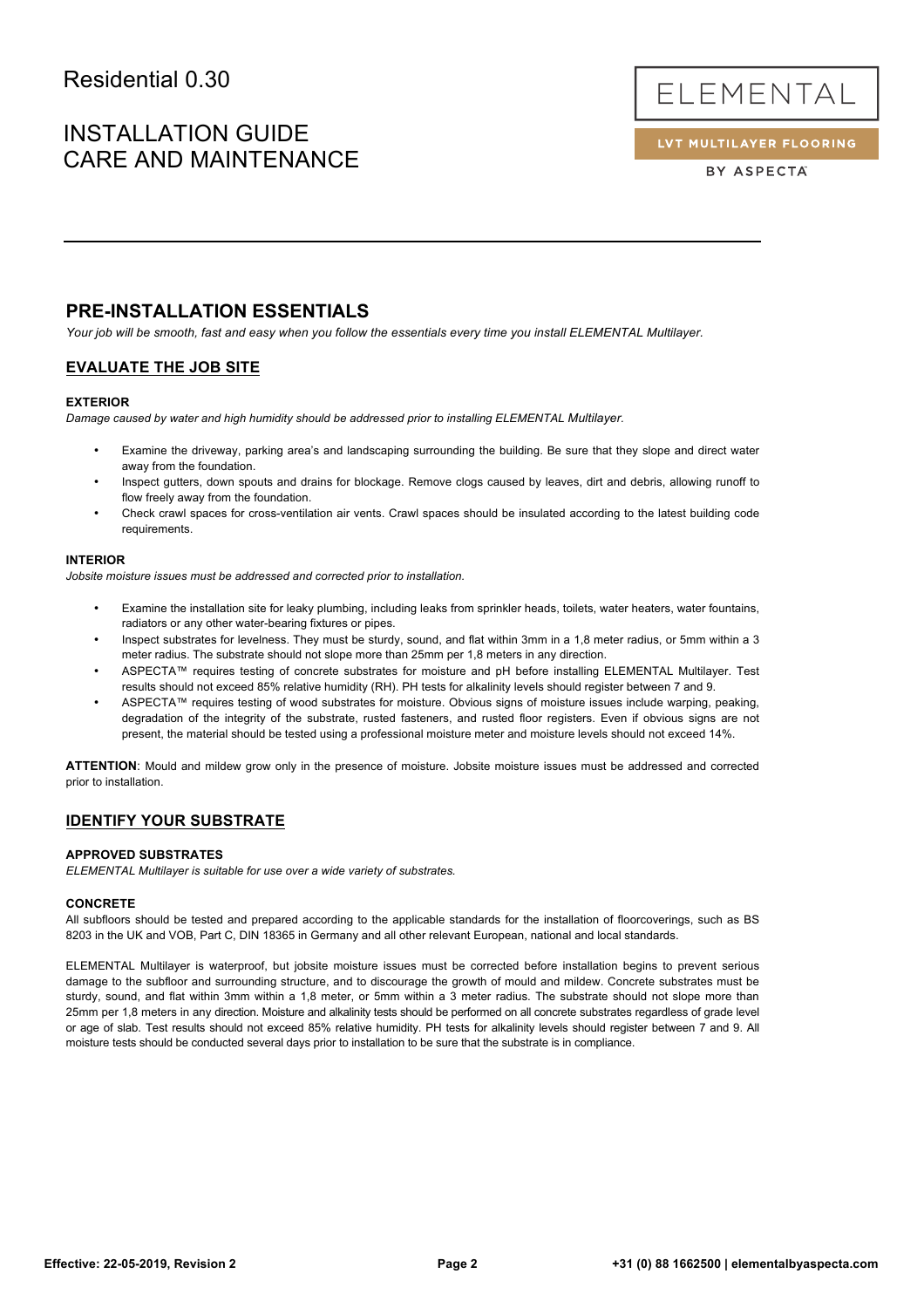# INSTALLATION GUIDE CARE AND MAINTENANCE

ELEMENTAL

LVT MULTILAYER FLOORING

BY ASPECTA

### **UNDERFLOOR HEATING**

Installations where underfloor heating is used, follow current DIN 18365 and EN 1264 Standards. The maximum working temperature on the surface of the substrate is 30°C. Installation over electrical systems is not allowed.

### **TIMBER, PARTICLEBOARD & CHIPBOARD**

Wooden substrates must be sturdy, sound, and flat within 3mm within a 1,8 meter radius, or 5mm within a 3 meter radius. The substrate should not slope more than 25mm in 1,8 meters in any direction. ASPECTA™ recommends performing moisture tests prior to installation to prevent serious damage to the subfloor and surrounding structure, and to dis-courage the growth of mould and mildew. Moisture readings should never exceed 14% for plywood, particleboard and chipboard substrates. If moisture readings exceed 14%, it is advisable to correct moisture issues at the jobsite before installing ELEMENTAL Multilayer.

#### **TILE, TERRAZZO, ASBESTOS TILE, RESILIENT TILE, NON-CUSHION SHEET VINYL, & METAL**

Existing floors must be firmly attached to the structural floor. In order to prevent vertical deflection (movement) and potential damage to the integrity of the ELEMENTAL Multilayer flooring, all substrates must be sturdy, sound, and flat within 3mm within a 1,8 meter radius, or 5mm within a 3 meter radius. The substrate should not slope more than 25mm per 1,8 meters in any direction. Fill in grout lines on ceramic tiles, terrazzo, quarry tiles and similar floors with cementitious levelling and patching compound. *Attention: Read the specific guidelines for installation of ELEMENTAL Multilayer flooring over existing ceramic tile flooring, in the "Key Installation Considerations" on page 5 of this manual!* 

### **UNACCEPTABLE SUBSTRATES**

*Remove the floors noted below and remove old adhesive before installing ELEMENTAL Multilayer. Encapsulate adhesive and cutback residue by covering with a suitable smoothing compound to create a barrier.*

- Parquet Over Concrete
- Hardwood Over Concrete
- Cushion Back Sheet Vinyl
- Engineered Hardwood Over Concrete
- Carpeting/Carpet Pad
- Floating Floors
- Sleeper Substrates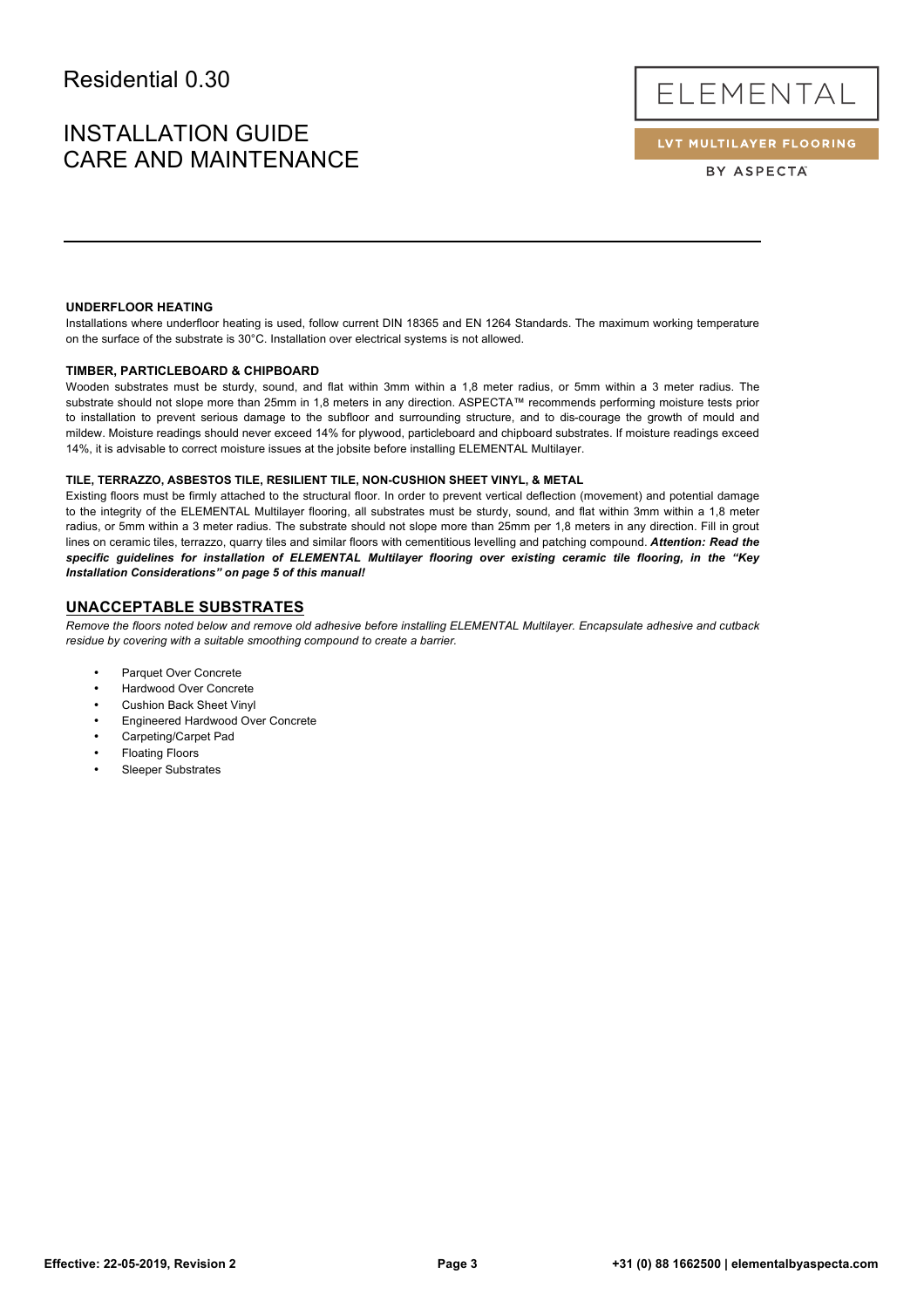# INSTALLATION GUIDE CARE AND MAINTENANCE

ELEMENTAL

LVT MULTILAYER FLOORING

BY ASPECTA

### **PREPARE THE JOB SITE**

*Careful preparation is the key to outstanding results. All Trades Must Finish Before Installing ELEMENTAL Multilayer.*

- Building envelope should be fully enclosed with windows and exterior doors permanently installed.
- Turn on Central Heating Ventilation and/or Air-Conditioning at least one Week Prior to Installation- Room temperature should be maintained between 18°C and 29°C at least 48 hours prior to installation and continuously between 12°C – 35°C for the life of the floor.
- ELEMENTAL Multilayer flooring is more dimensionally stable than typical floating wood or vinyl based flooring products, however 48 hour acclimation is required. ELEMENTAL Multilayer flooring subjected to extreme hot or cold conditions can cause the material to become too flexible or rigid, making the material difficult to install and potentially causing damage to the locking system. Optimum material and building temperature range for installation is 18°C – 29°C.
- Allow all other Trades to Finish
- Perform Recommended Moisture and pH Tests See the "Identify Your Substrate" section of this manual for further information about suggested tests.
- Level Uneven Substrates- All subfloors must meet all minimum standard building codes. Fill large cracks and voids with cementitious levelling and patching compound. In order to prevent vertical deflection (movement) and potential damage to the integrity of the ELEMENTAL Multilayer flooring, all substrates must be sturdy, sound, and flat within 3mm within a 1,8 meter radius, or 5mm within a 3 meter radius. The substrate should not slope more than 25mm per 1,8 meters in any direction.
- Remove Skirting Mouldings- Remove wall skirtings prior to installation. Leave appropriate expansion space between the edge of the flooring and walls or vertical surfaces.
- Fill Grout Lines When installing over existing ceramic tile or stone floors fill the grout joints to obtain a smooth surface. Follow floor flatness requirements. **Refer to chart "Key Installation Considerations" on page 5.**
- Remove Unapproved Substrates
- Remove or Encapsulate old Adhesive- old adhesives must be scraped up and left so that no ridges or puddles are evident and what remains is a thin, smooth film. Then encapsulate residue to prevent the new flooring from attaching itself to the substrate.
- Undercut Wood Door Casings- Wood door casings should be undercut so that ELEMENTAL Multilayer will fit neatly beneath them, concealing the expansion space.
- Cut Around Metal Door Casings- Do not cut metal door casings. Cut ELEMENTAL Multilayer around them, leaving the appropriate expansion space. After installation, fill the space with a coordinating premium waterproof 100% silicone sealant.
- Clean Up the Job Site- Remove all debris, sweep and vacuum the subfloor. Smooth, non-porous floors should be damp- mopped after vacuuming and allowed to dry thoroughly before installing ELEMENTAL Multilayer. All dust must be removed prior to installation.

### **CHECK BATCH NUMBERS AND MANUFACTURE DATE**

Locate the batch number on the short end of each carton and verify that all of the material for your job is from the same batch. Minor shade variations within the same batch number contribute to the natural look of ELEMENTAL Multilayer. To avoid noticeable shade variations, do not install material from different batch numbers across large expanses.

To determine manufacture date, locate the batch number on the short end of the carton. It is the eight-digit number separated by decimal points beginning with the two-digit day, then the two-digit month, and finally the four-digit year.

### Batch Number/Manufacture Date

29.10.2013 DAY.MONTH.YEAR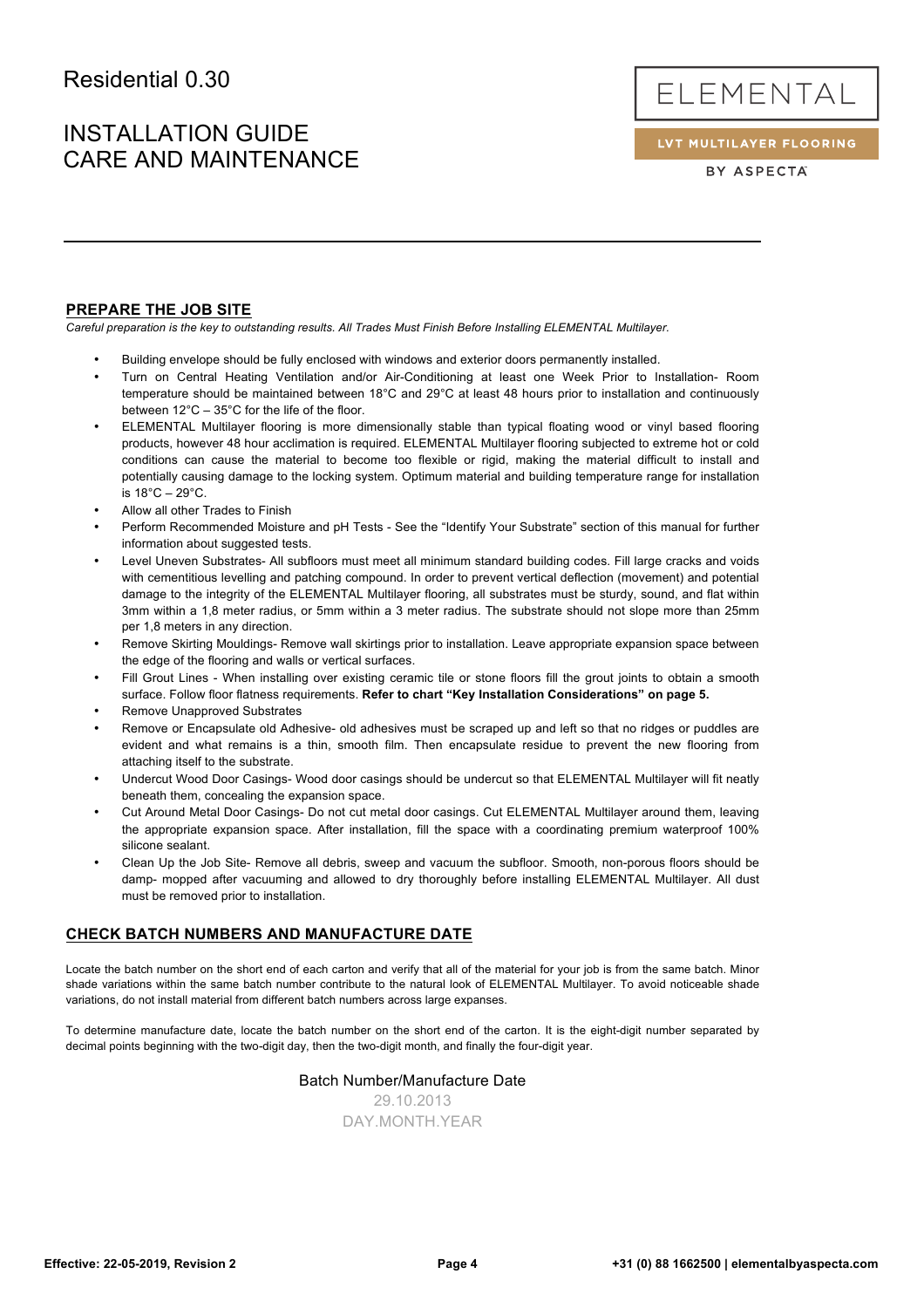# INSTALLATION GUIDE CARE AND MAINTENANCE

ELEMENTAL

LVT MULTILAYER FLOORING

BY ASPECTA

## **KEY INSTALLATION CONSIDERATIONS**

| <b>Subfloor Flatness Tolerances</b>                                                     | 5 mm in 3 meters or 3 mm in 1,8 meters<br>Slope no more than 25mm in 1,8 meters                                                                                                                                                                                                                                                                                                                                                                                                                                                                                                                                                                               |
|-----------------------------------------------------------------------------------------|---------------------------------------------------------------------------------------------------------------------------------------------------------------------------------------------------------------------------------------------------------------------------------------------------------------------------------------------------------------------------------------------------------------------------------------------------------------------------------------------------------------------------------------------------------------------------------------------------------------------------------------------------------------|
| Damp Proof Membrane - 0,20mm                                                            | Not Required                                                                                                                                                                                                                                                                                                                                                                                                                                                                                                                                                                                                                                                  |
| Is underlayment (underlay) required                                                     | No - ELEMENTAL Multilayer includes an integral pre-attached underlayment                                                                                                                                                                                                                                                                                                                                                                                                                                                                                                                                                                                      |
| <b>Acclimation Requirements</b>                                                         | 48 hours*                                                                                                                                                                                                                                                                                                                                                                                                                                                                                                                                                                                                                                                     |
| <b>Maximum Installation area without</b><br>expansion joints in the middle of the floor | Can be installed in areas/rooms up to a maximum of 1000 $m^2$ (33m x 33m)<br>without the need of expansion joints in the middle of the floor! T-Mold Transition<br>requirements for larger areas/rooms: Are required in rooms greater than 33<br>meters in either direction! NOTE: always respect that expansion joints of 10mm<br>are required around perimeter walls, pipes and heavy fixed objects.                                                                                                                                                                                                                                                        |
| <b>Transition Requirements</b><br>(T-Mould) Doorways/Thresholds                         | Required                                                                                                                                                                                                                                                                                                                                                                                                                                                                                                                                                                                                                                                      |
| <b>Glue Down Installation</b>                                                           | Not Required/Not Recommended                                                                                                                                                                                                                                                                                                                                                                                                                                                                                                                                                                                                                                  |
| <b>Internal Subfloor Relative Humidity (RH)</b><br><b>Recommendations</b>               | Maximum 85% RH when tested with a hygrometer, in accordance with BS 8203:<br>2001. Appendix A                                                                                                                                                                                                                                                                                                                                                                                                                                                                                                                                                                 |
| <b>Underfloor/Subfloor Heating</b>                                                      | Approved: Substrate surface temperature must not exceed 30°C!<br>Installation over electrical systems is not allowed                                                                                                                                                                                                                                                                                                                                                                                                                                                                                                                                          |
| Installation over existing ceramic-, stone-,<br>terazzo-and resilient tiles             | Can be installed on top of existing ceramic or stone tile floors, respecting a<br>maximum grout-line-width of 4 mm and a maximum grout-line-depth of 2 mm!<br>The maximum accepted height difference between adjacent tiles is 1 mm.<br>NOTE: In all other situations then explained; Fill in grout lines with cementitious<br>levelling and patching compound and follow instructions as described in "Identify<br>your Substrate" in this manual!                                                                                                                                                                                                           |
| 3-Season/Non-Climate Controlled<br><b>Environments</b>                                  | Not Recommended                                                                                                                                                                                                                                                                                                                                                                                                                                                                                                                                                                                                                                               |
| <b>Expansion Requirements</b>                                                           | 10 mm around perimeter walls, pipes and heavy fixed objects such as cabinetry**                                                                                                                                                                                                                                                                                                                                                                                                                                                                                                                                                                               |
| <b>Optimal Interior Environmental Conditions</b>                                        | During installation: between 18°C and 29°C<br>During life of flooring: between 12°C - 35°C and 40% - 60% RH<br>(Relative humidity)                                                                                                                                                                                                                                                                                                                                                                                                                                                                                                                            |
| Definition of "Waterproof"                                                              | Structural integrity of flooring will not degrade due to contact with<br>moisture/water***                                                                                                                                                                                                                                                                                                                                                                                                                                                                                                                                                                    |
| <b>Installation in Glass houses</b><br>and Winter garden                                | Can be installed in Glasshouses / Winter gardens taking into consideration the<br>following important criteria;<br>(1) Room/building temperature before or during installation must be between<br>18°C and 29°C. (2) Normal room temperature after installation (when floor is in<br>use) must be between >12°C and 35°C.(3) Maximum floor surface temperature<br>allowed (caused by direct sunlight) is 60°C. (4) Room air ventilation is required in<br>both winter and summer season!<br>NOTE: Direct Sunlight may cause fading of your floor! Always protect your floor<br>from direct sunlight using window treatments or UV protection foil on windows! |

\*ELEMENTAL Multilayer flooring is more dimensionally stable than typical floating wood or vinyl based flooring products, however acclimation is required. ELEMENTAL Multilayer flooring subjected to extreme hot or cold conditions can cause the material to become too flexible or rigid, making the material difficult to install and potentially

causing damage to the locking system. Optimum material and building temperature range for installation is 18°C – 29°C.<br>\*\*If installing ELEMENTAL Multilayer in an environment that has a length or width greater than 33 meter

(2) separate sections. \*\*\*While ELEMENTAL Multilayer is waterproof, it is not intended for use as a moisture mitigation system.

**ATTENTION**: Only installation techniques described in this installation guide are warranted. ASPECTA™ BV does not warrant ELEMENTAL Multilayer installations<br>involving custom cutting, such as 45-degree mitered corners and and exclusions.

ELEMENTAL Multilayer with ISOCORE Technology™ is patent pending in the US application number 14/846,407 and in Europe application number EP15193421.3.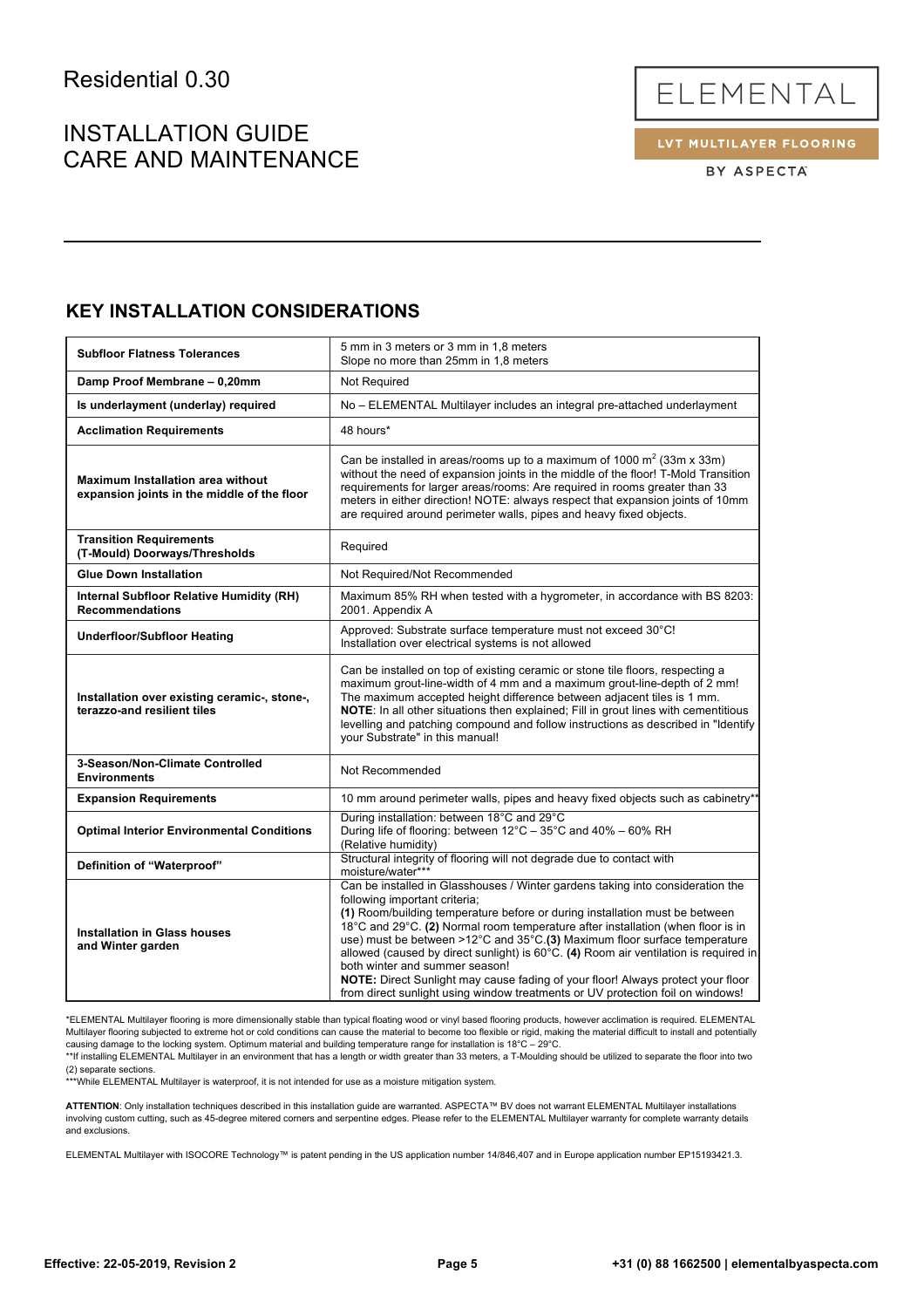# INSTALLATION GUIDE CARE AND MAINTENANCE



LVT MULTILAYER FLOORING

BY ASPECTA

## INSTALLATION FOR ELEMENTAL Multilayer FLOORING

Installation will move from left to right beginning in the left corner with tongue side of long edge facing the wall. First measure the distance between the starting wall and ending wall. It may be necessary to cut the first row to balance the layout and to prevent having a small cut at the end wall.











### **1. SET SPACERS**

Create the required expansion space between the perimeter planks and the wall using spacers. Place spacers equalling the thickness for required expansion between plank and wall on short and long ends of plank. Do not remove them until the installation is complete.

#### **3. ESTABLISH PROPER STAGGERING**

Maintain a minimum 150mm end-joint stagger from row-to-row throughout the entire installation. Tile products should be staggered in a brick laid pattern with stagger equal to 1/2 of a tile. Installation alternates back and forth between rows one and two, for the first two rows only.

### **5. SECOND PLANK SECOND ROW**

Insert the long side then slide the plank until the short tongue touches the short groove edge on the first plank of the second row. Press the joint into place with your fingers and tap the short joint with a lightweight rubber hammer. Square the joint by tapping the long edge of the plank using a tapping block, if necessary.

### **7. INSTALL THE LAST PIECES OF ROWS 1 AND 2**

Cut to fit, maintaining the expansion gap. Install as before. Move the entire assembly against the spacers on the starting wall.



#### **9. INSTALL THE LAST ROW**

Cut the final row of planks to fit along the wall. Use a pull bar to lock the long edges together. Do not use the pull bar on the short edges.



### **2. INSTALL FIRST PLANK**

Position the first plank against a spacer a few millimetres from the starting wall.









it. Insert the long tongue edge of the plank into the long groove edge of the first plank. Make sure there are no gaps. Tap along the long groove edge using a tapping block.

**4. FIRST PLANK SECOND ROW** Cut the first plank in the second row to one-third its length before installing

#### **6. SECOND PLANK FIRST ROW**

Select a full plank and position the long groove edge into the tongue of the second plank in the second row. Press, tap and square as before. Repeat the same installation pattern until you reach the opposite wall and cannot install another full plank.

#### **8. INSTALL REMAINING ROWS**

Install the remaining material, one row after the other. Always press, tap and square as you go, and maintain the required stagger throughout the install.

#### **10. FINISH THE JOB**

Remove spacers. Cover expansion space with skirting, quarter round or other trim, being sure not to trap or pin down the floor.